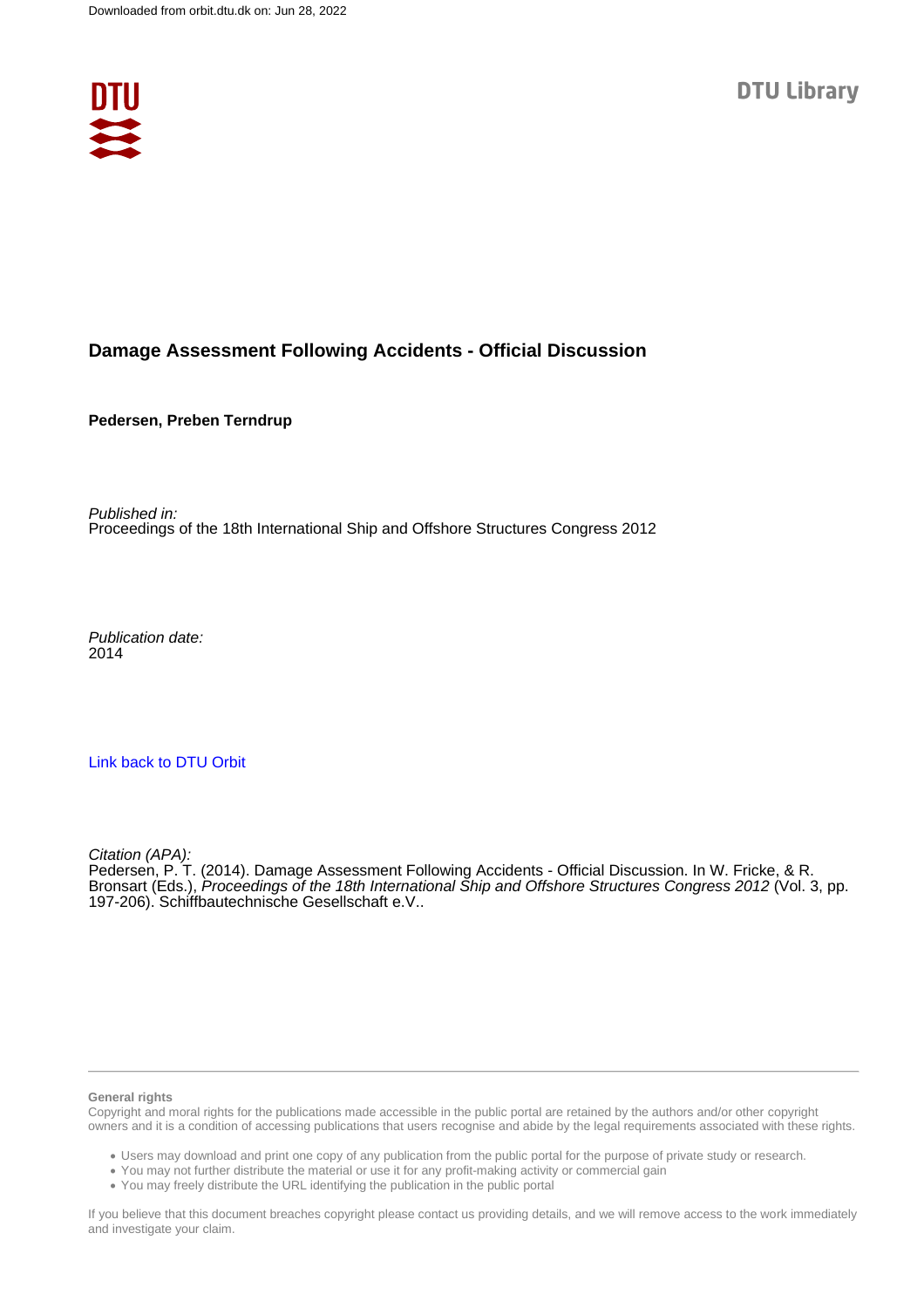# **1. ISSC COMMITTEE V.1: DAMAGE ASSESSMENT FOLLOWING ACCIDENTS**

# *1.1 Official Discussion by Preben Terndrup Pedersen (DTU, Denmark)*

## *1.1.1 Introduction*

It is a pleasure to have been given the opportunity to serve as official discusser of the report of Committee V.1. As a long time member ISSC, I have been paying great interest into the efforts of ISSC committees in digesting new research results and presenting future directions for research and development of our fields of interest to the benefit of the maritime industry.

According to the mandate Committee V.1 should deal with assessment of risk associated with damage, range of repair required and the effects of temporary repairs and mitigating actions following the damage.

The report covers a wide range of hazards which can lead to structural damage, i.e. hydrocarbon explosions and fires, wave impact, water-in-deck, dropped objects, ship impacts, earthquakes, abnormal environmental actions and possible illegal activities like the use of explosives and projectiles.

With the mandate as background the committee decided that the focus of the report should be on:

- 1. Safety measures to be taken during the design phase and in case of accidents.
- 2. Assessment of the level of damage and of the residual strength of the structure.

To give a complete review of the advancements within these areas is a tremendous task and since this is the first ISSC committee to deal with these topics the committee has been forced to prioritize the topics to be included. As the committee will see there are only a few points where I disagree with the committee but there are a number of items where I would like to see further work to be done.

In addition to the review of published work the committee must be commended for carrying out a benchmark study concerning the response of stiffened plates subjected to hydrocarbon explosions.

## *1.1.2 General remarks*

## *1.1.2.1 Safety measures to be taken during the design phase*

Risk analysis is a tool that is increasingly applied during the design phase in the marine and offshore industries to manage safety, health and environmental protection. For rational design of safety measures it is important to apply a comprehensive risk analysis, i.e. to estimate accident frequencies and to determine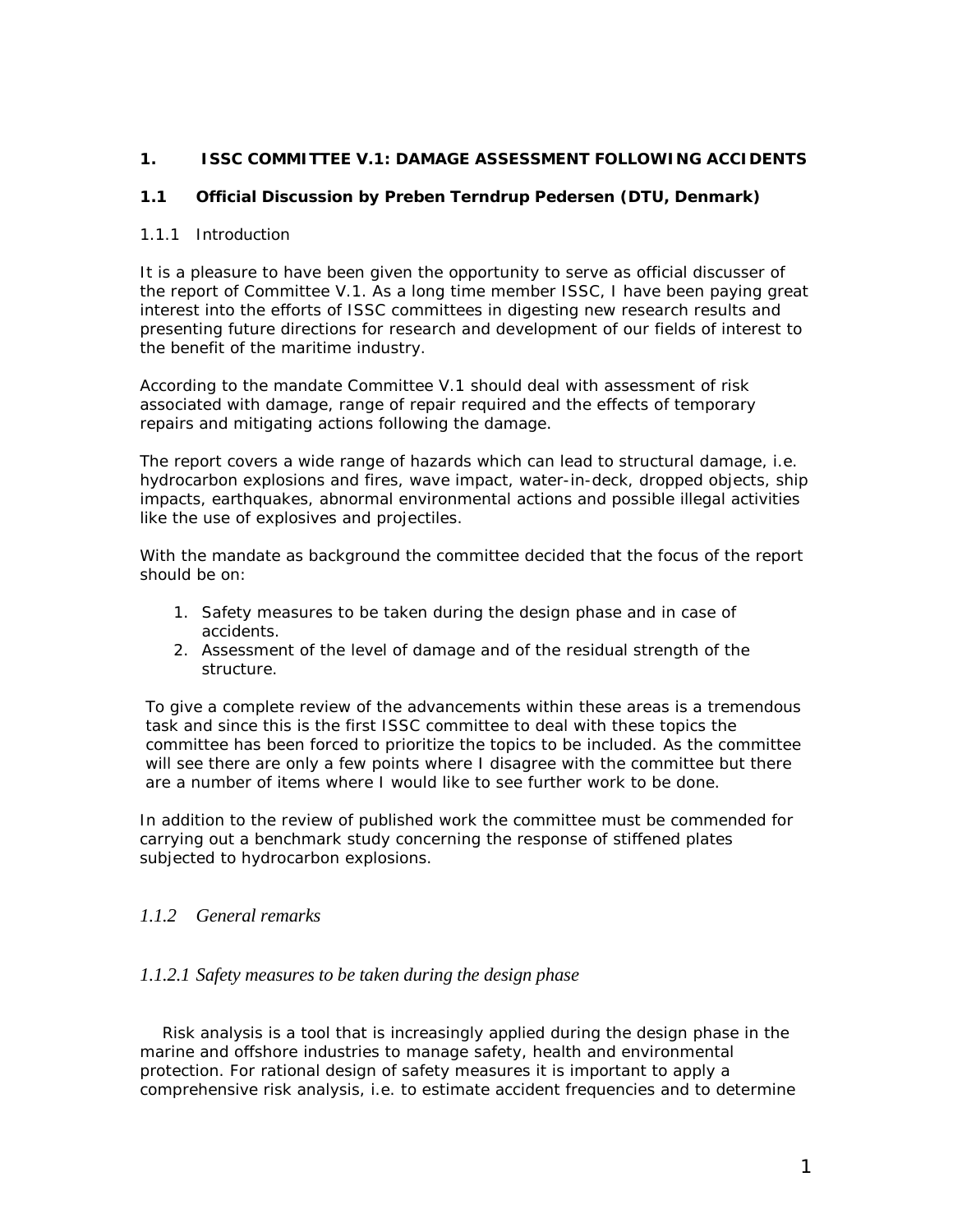the probabilistic distributions of accidental loads given a specific hazard in order to perform rational consequence analyses.

# 1.1.2.1.1 Probability of Occurrence

All the accidental damages considered by the committee are low probability, high consequence events. For this reason it is a challenge to develop procedures to estimate frequencies for the hazards such as those presented in the committee report.

TABLE 1 APPROACHES FOR DETERMINING INCIDENT OCCURRENCE FREQUENCIES (FROM OMAE 2007-29760)

| Approach                       | Main Advantages                                    | Main Disadvantages                                                                                      |
|--------------------------------|----------------------------------------------------|---------------------------------------------------------------------------------------------------------|
| Statistics of incidents        | Long been regarded as the only<br>reliable sources | Limitation with incident reports,<br>difficulty in application to the future                            |
| Expert opinions                | Long been used when limited<br>by data             | Subjective                                                                                              |
| Predictive calculations        | Predict unfavorable conditions,<br>inexpensive     | Targets known scenarios, limits choice<br>of software/programs, restricted to<br>occurrence probability |
| Comprehensive risk<br>analysis | Rational, includes consequences                    | Relies on accident data for<br>benchmarking                                                             |

benchmarking

From Table 1 it is seen that most of the structural analysis tools presented in the report can be considered as elements of comprehensive risk analysis procedures.

Except for the section on hydrocarbon explosions and fires the report gives very limited information on procedures for estimation of the probability of the different hazards and the load distributions given a hazard takes place. If this reflects the scarcity of research work in this area there are good reasons to recommend such work in the future.

# 1.1.2.1.2 Risk Control Options

The consequences of the hazards considered by Committee V.1 can be measured in terms of structural damage, the number of fatalities and injuries, the amount of material released to sea, the immediate impact on environmental resources, and the subsequent costs of restoration. An important part of a safety design procedures is to reduce these consequences by considering risk minimizing measures or Risk Control Options (RCOs). That is, to include a combination of actions that reduces the frequency and consequences of accidents. Those assessing the risk normally prioritize Risk Control Options that are adopted to reduce the number of hazardous situations that may cause an accident. On the other hand, because the consequences of incidents are so serious for offshore structures, we must develop damage tolerant structural designs and develop consequence reducing arrangements, regulations and requirements.

The tools presented in the report are essential elements for analysis of damage tolerant structures. Future committee work could preferably also give attention to consequence reduction, i.e. possible RCOs for the different hazards.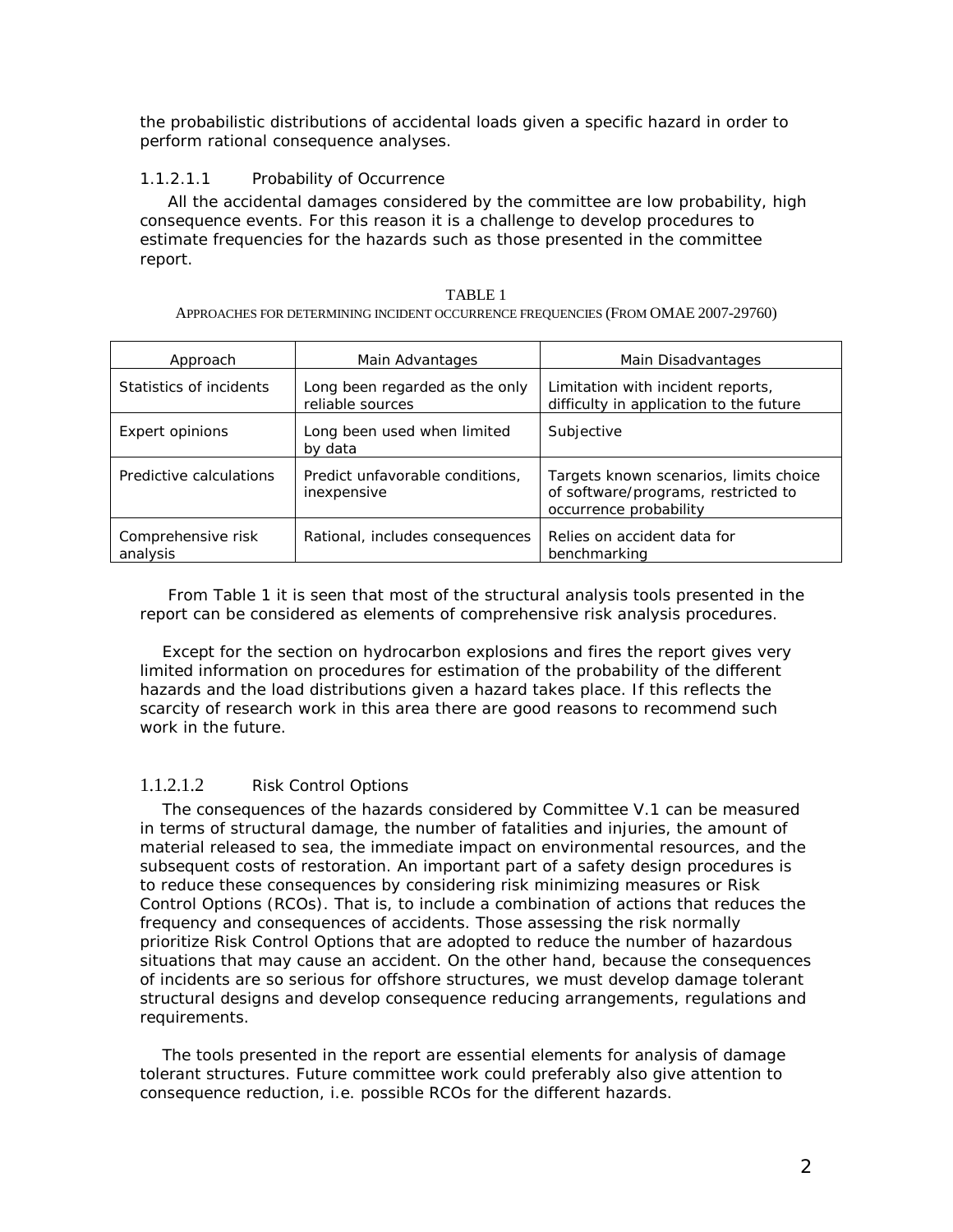## 1.1.2.1.3 Rules and Regulations

Most design codes reflect a number of distinctive risk assessment steps in the design process. For instance API Recommended Practice 2A-WSD specifies the following assessment tasks for evaluating the events (fire, blast, and accidental loading) that could occur to a platform over its intended service life and service function(s):

- Task 1, assign a platform exposure category for the platform
- Task 2, assign risk levels to the probability of the event
- Task 3, determine the appropriate level of risk for the selected platform and event
- Task 4, conduct further study or analyses to better define the risk, consequence and cost of mitigation
- Task 5, reassign a platform exposure category and/or mitigate the risk or the consequence of the event
- Task 6, assess structural integrity if the platform is considered high-risk

In Section 15 "Design and Assessment Process" the committee has a section on Codes and Standards. For designers this is an important subject. A number of codes are mentioned. But no systematic listing of relevant codes is presented. For instance the above mentioned API code is not included in section 15.2 even if this code is often used in the industry.

Perhaps the report could have summarized relevant codes in a tabular form to the benefit of designers.

It is my experience that for a consistent design process for safety it is of considerable value in a formal way to go through steps such as those from API presented above in order to document the procedure and to make a risk summary. A similar approach has been taken by IMO's Formal Safety Assessment procedure for evaluation of proposed new regulations. See Fig.1.



*Fig.1. IMO's Procedure for Formal Safety Assessment*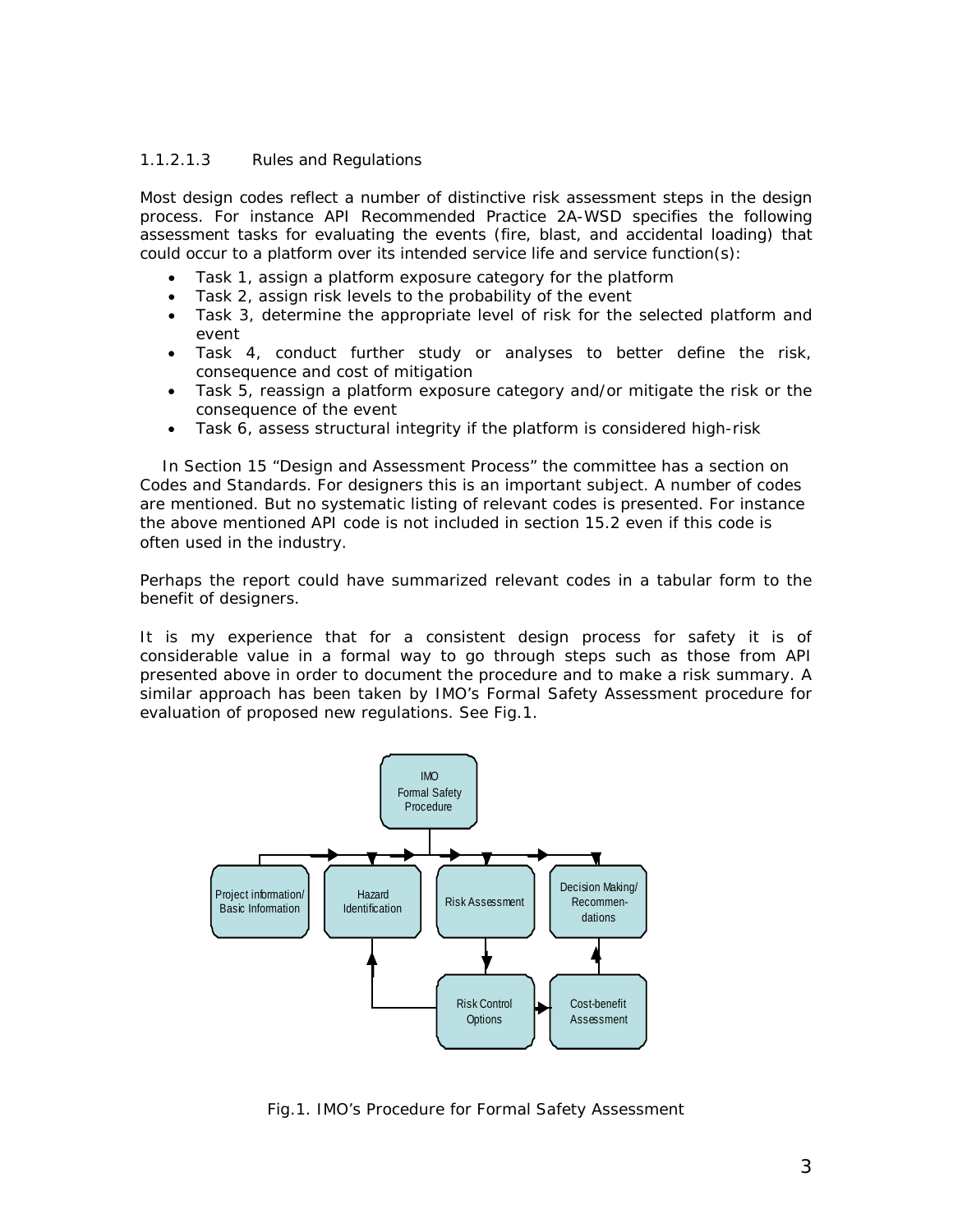### *1.1.2.2 Assessment of the level of damage and of the residual strength of the structure*

When an emergency has happened on a platform the crew is often overwhelmed by tasks. There is little time and not often the expertise available to produce a residual strength assessment and safety evaluation onboard the platform.

For commercial vessels the concept of "Emergency Response Service" has been established to provide fact based assistance to a vessel in distress immediately after an incident.

Has Committee V.1 any thoughts about the use of the tools and procedures presented in the committee report to be applied as integral parts of a similar Response Emergency Service for offshore platforms to assess the level of damage and the residual strength of structures given an incident has happened?

After these more general remarks some comments will be offered to the sections on the specific hazards considered by Committee V.1.

### *1.1.3 Hydrocarbon Explosions and Hydrocarbon Fires*

These two sections of the committee report focus on hazards involving sudden loss of containment, fires, explosions, or combinations thereof. Even though the theoretical foundation for the physical and chemical processes involved is reasonably well established, then the complexity of realistic offshore problems limits direct use of basic theory for predicting the outcome of potential accidents. Practical engineering solutions rely on empirical correlations or phenomenological models. The current up to date procedures are based on the use of computational methods for evaluating the relevant partial differential equations in the form of algebraic equations. However, caution should be exercised whenever computational (CFD) models are used outside their validation range. There are not many large-scale experiments suitable for model validation, and the quality of the available measurements varies significantly. Furthermore, the repeatability of large-scale experiments is rarely investigated. There is a need for further research within this important area.

It is obvious that design explosion loads derived from the worst credible event is far too large to be accommodated by any structure. Thus the focus of these sections has been on comprehensive risk based approaches as mentioned in the last lines of Table. 1. Nearly all elements are touched upon. Quantitative risk assessments of the risk associated with hydrocarbon explosions and fire are still in its infancy and as the committee points out different analysts will often come to quite different estimates. But a thorough and critical review of the latest literature as presented here will help to standardize risk analyses in this area.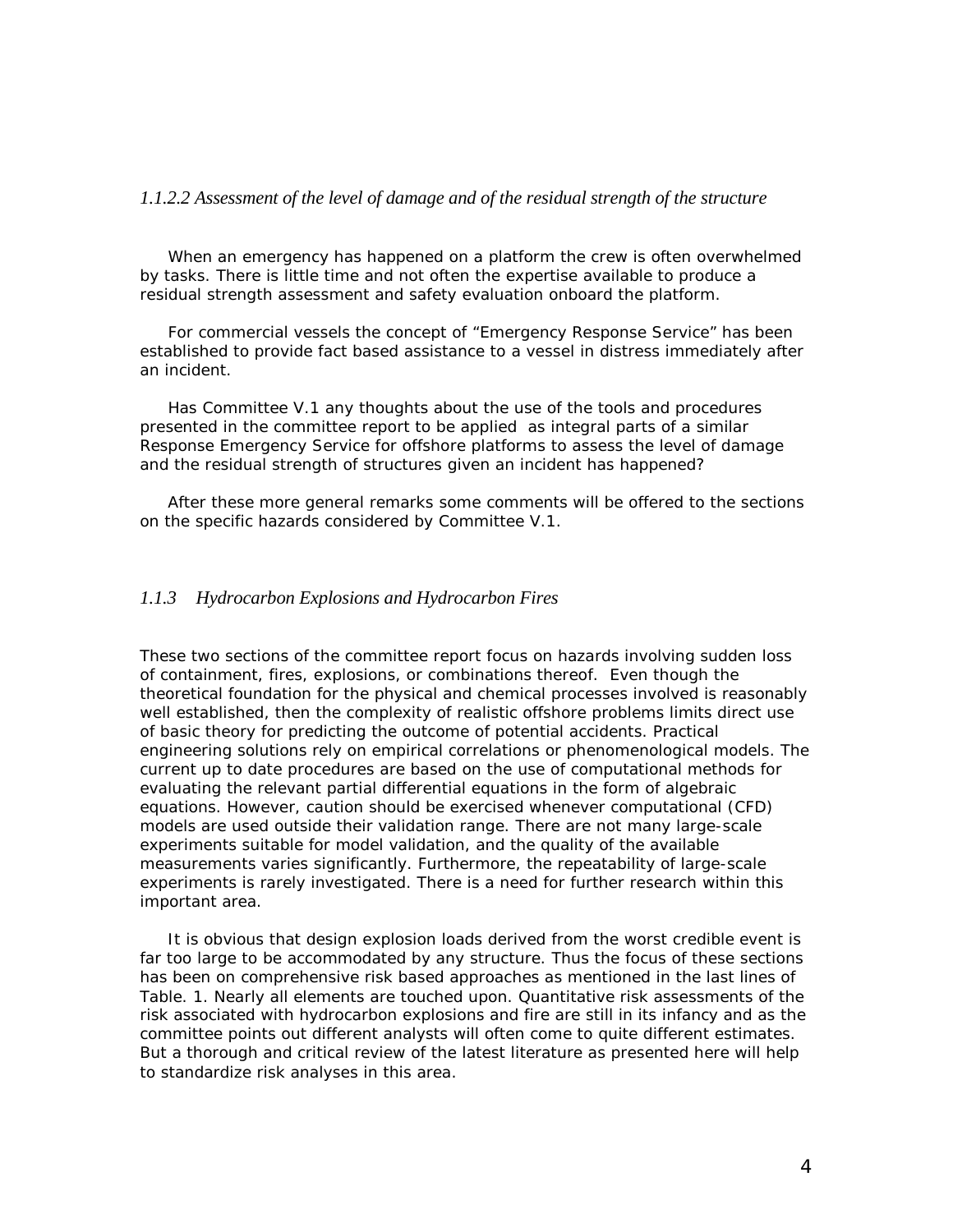These two sections of the committee report give excellent reviews of current knowledge and are of value for designers of offshore structures. They give a good introduction to the physics of the problems where the different structural load mechanisms are described. Based on an overview of recent research, a probabilistic explosion risk model is presented together with design exceedance curves for overpressure. In these two sections the committee has managed to give a lot of information in a limited number of pages.

The only topic I could miss is a description of possible risk control options. But this could be a good topic to be included in a future committee report.

### *1.1.4 Underwater explosions, illegal activities like use of explosions and projectiles.*

It is not clear to me why Section 5 "Underwater Explosions" and Section 14 "Illegal Activities like use of Explosives and Projectiles" have not been combined. From a structural point of view these subjects are closely related.

The source of underwater explosions is often the result of acts of terrorism. For this reason it is of course difficult to make any probabilistic predictions on frequencies and load distributions.

The committee has chosen to describe different procedures to determine the structural response associated with different given underwater explosions. Unfortunately, most of the research results within this field are probably not available in the open published literature.

Design against structural damage due to underwater explosions could be a subject for further work by the committee. The analysis procedures reviewed by the committee have in the past been used to improve the failure resistance of underwater structures. For instance, after the USS Cole incident, research was initiated to find structural configurations which can sustain higher underwater explosion loads. Some of this literature has been published and the results can probably be used to design more explosion resistant structures.

### *1.1.5 Wave Impact, Wave-in- Deck, Freak waves and Tsunamis*

Wave impacts and slamming loads at the underside of superstructures is different from the other hazards treated by the committee. These loads and their effects are considered in the normal design process for fatigue limit loads as well as for serviceability load effects. They are not normally considered as accidental loads. I assume that one of the reasons why the ISSC standing committee has included these subjects in the mandate has been to look for procedures for assessment of the residual strength of offshore structures subjected to damage from these loads and/or some guidance for emergence response for consequences of these load types.

Again it is not clear to me why Section 6 "Wave Impacts" and Section 11 "Abnormal Environmental Actions" have not been combined to one section.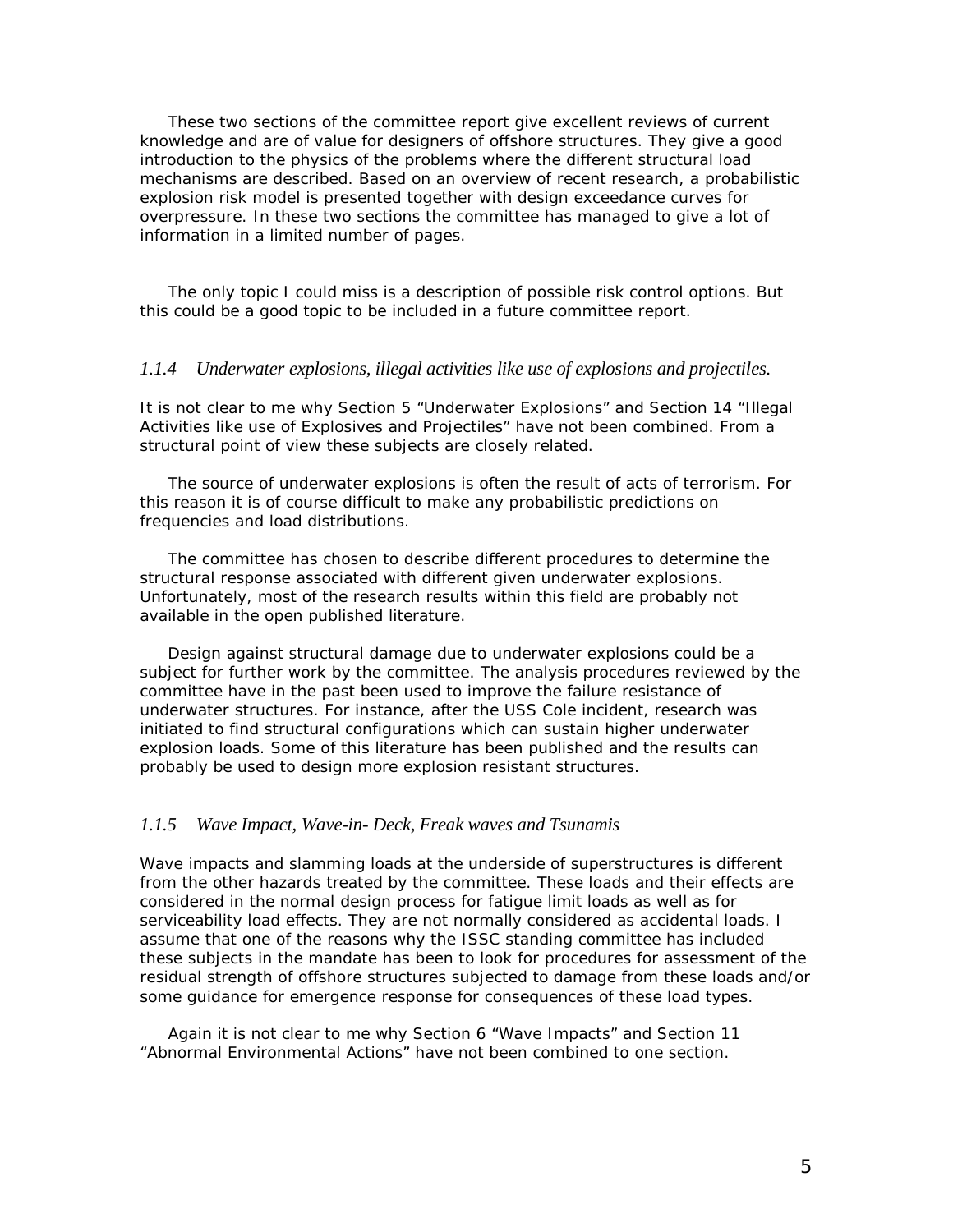### *1.1.6 Dropped Objects and Ship Impact on Offshore Structures*

Together with hydrocarbon explosions and fire, ship collisions are among the most costly accidental loads. As stated in section 9.1 the offshore industry has a risk management concept for these accidental loads. For this reason it would be helpful for designers to get guidance for generation of an absorbed energy spectrum that shows the cumulative collision frequencies versus the impact energy generated by the collision. Such load and energy distributions are needed for rational consequence calculations. Again it does not seem reasonable to base the design against dropped objects and ship collisions on some deterministic worst case scenarios.

The probability of the occurrence of impacts due to dropped objects and collisions may be computed from historical data, expert opinions and predictive calculations as indicated in Table 1. Historical data provide realistic figures which nevertheless are difficult to use for future predictions since they are not relevant to offshore structures which may differ from those used today and they do not take into account the actual geographical location, the operational procedures, new navigational equipment, etc. For these reasons mathematical models for prediction of the frequency of hazard occurrence is an important first step for a rational risk assessment procedure for impact loads. Such probabilistic analyses must involve identification of a number of different impact scenarios, each one associated with a probability level. A number of frequency prediction models have been developed during recent years which together with external energy analyses can be used to determine probabilistic distributions of energy released for crushing of structures. The final step in that part of the risk analysis is then to determine the consequences given that an event takes place.

The focus of these two sections of the committee report is on analyses of consequences given that a well described impact incident has taken place. The Committee mainly concentrates on explicit FE-methods for consequence assessment of the large number of possible scenarios related to high energy impacts and structural configurations.

In addition the committee recommends basing the consequence calculations on an integrated approach where the external mechanics of the impacting ship (or dropped object) is solved together with the structural response analysis.

For comprehensive risk based analyses of damages to be expected due to ship impact I am not so sure that nonlinear explicit FEM simulations using coupled fluid dynamics always should be preferred. Even if significant progress in software and hardware has been made it seems to be an unattainable task to get the statistical consequence distributions needed for a risk based procedure by these coupled procedures. The loss of accuracy by separating collision problems into an external dynamic analysis and an internal analysis is normally quite small. The statement in Section 9.2 that in ship collisions mooring can give different external mechanics characteristics does not correspond to my experience.

Of course, for specific analyses of accidents that have taken place the proposed advanced analysis procedures are very relevant.

For future committee work within this area it is recommended that the committee reviews risk based assessment approaches which makes it possible also to evaluate risk control options in the form of increased crashworthiness of offshore structures.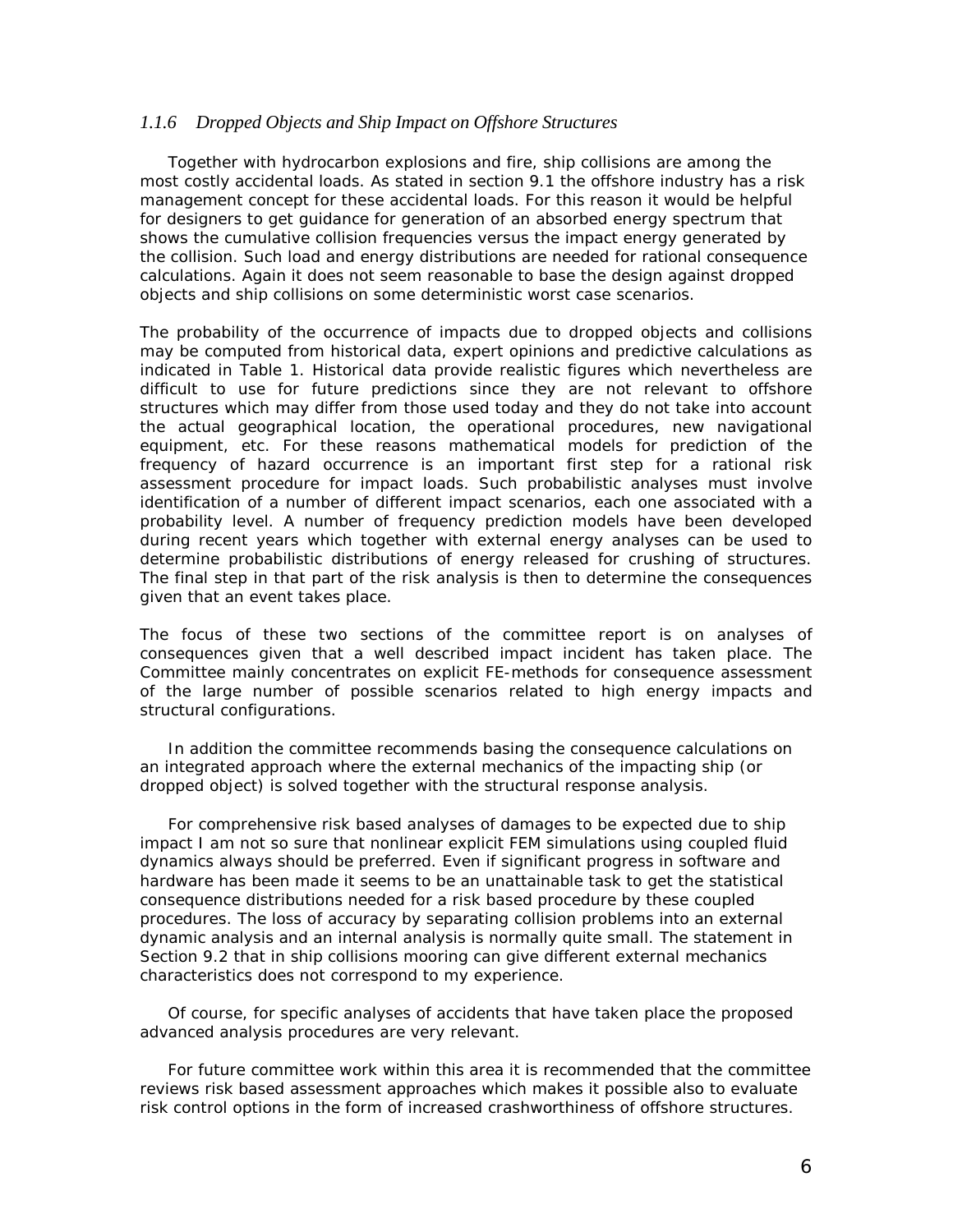# *1.1.7 Flooding*

The report includes a section on the effect of flooding on the structural integrity of a ship or a floating offshore structure.

Mitigation of the further consequences of ship-ship impacts is to day usually achieved by controlled flooding, i.e. through defining a certain distance between inner and outer watertight barriers, defining appropriate subdivisions for survival in case of flooding, appropriate arrangement of cargo and fuel tanks etc.

Two effects of flooding are considered in the committee report:

The first is the global effect on the hull girder. Here Fig. 11 in the report shows the RAO for torsional moments of an intact and a damaged ship in beam waves. The choice to include this figure is somewhat surprising since hull girder torsional moments in FPSOs and other ship shaped offshore structures usually play a very small role for the overall stress level. It may have been of more interest to see similar curves for longitudinal bending moments and shear loads, even if analyses show that flooding does not normally increase the wave-induced hull girder sectional forces.

The second effect considered is sloshing loads in flooded compartments. This load type is similar to the sloshing loads from liquid cargoes. The latter may be of more concern due to the more frequent partial filling ratio conditions during normal operation.

# *1.1.8 Material Models for Structural Analysis*

When Benchmark Testing and Joint Industry Projects involving advanced structural analyses are carried out then it is quite often found that the results deviate considerably and can fail to model the physical tests in a reasonable way. One reason for these poor results can be the material models used for the numerical calculations.

For this reason the committee must be congratulated for including a quite comprehensive section on material models.

The committee first gives a review of existing guidelines and standards. It is shown that these existing guidelines fail to provide clear guidance for material modeling to the analysts.

This section of the Committee Report is then followed up by a thorough discussion of properties for relevant materials such as steel, aluminum, foam, rubber, ice, air water, explosives, composites, soil, etc. The report even contains example input cards for the recommended material properties to a commonly used explicit finite element program. A section like this is new for ISSC, and I am sure that this will be used by structural analysts in the future.